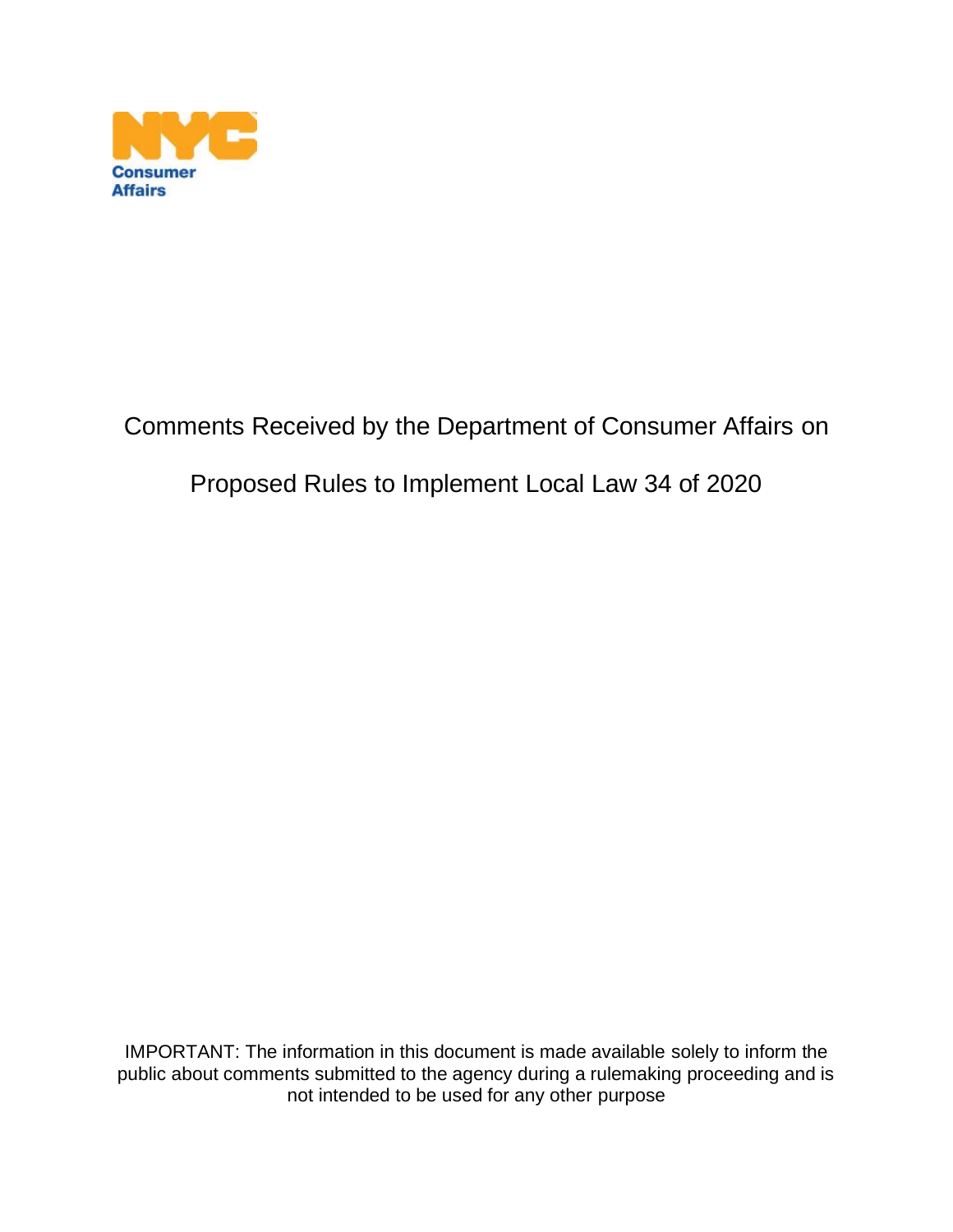# NYCIHOSPITALITY

#### **New York City Hospitality Alliance Comments on Proposed Rules on Cashless Establishments** August 3, 2020

The New York City Hospitality Alliance ("The Alliance"), a not-for-profit trade association representing restaurants and nightlife establishments throughout the five boroughs submits the following comments of the proposed rules on cashless establishments.

Over the past few months, the Mayor has repeatedly made public statements assuring the city's struggling bars and restaurants that they have his administration's support. "This is the greatest restaurant city in the world," said the Mayor on June 18, noting "I've talked to a lot of restaurant owners, they've been going through so much the past months, just trying to figure out, could they keep their businesses alive." We thank the Mayor for his continued support, and applaud him on his leadership with the outdoor dining program, which has helped countless restaurants keep their doors open a little bit longer.

But no amount of goodwill and creative policies can erase the impact of COVID on the greatest restaurant city in the world. During this treacherous time for an industry that employs so many and plays such an important role in forming the fabric of our neighborhoods, DCA should not be taking an aggressive rulemaking approach that promises to add yet another "gotcha" fine to the list of straws that were already breaking the camel's back before COVID began.

Yet if these rules are adopted in their current form, that is exactly what would happen. We therefore strongly suggest the following changes:

#### **1. A presumption is not necessary**

The Department justifies its proposed presumption by claiming that establishing violations through test purchases using cash are too costly and inefficient to perform. We struggle to understand how. The Department routinely conducts test purchases using cash in connection with several license categories, including newsstands, Tobacco Retail Dealers, and Electronic Cigarette Retail Dealers. Why would test purchases in this context be any more costly or inefficient?

#### **2.** The presumption must be rebuttable

The City Council made it unlawful for businesses to refuse to accept cash as a form of payment, but created several exceptions to that general rule. Denominations over \$20 may be refused. Telephone or internet-based transactions are exempt. Businesses that offer a machine that converts cash to a prepaid card are exempt. The presumption proposed by the Department does not accommodate any of these exceptions, or for common scenarios such as inspector mistake, recalcitrant employees, and the like. By creating an irrebuttable presumption, the Department has essentially created a strict liability rule more severe than the statute passed by the City Council. As a basic matter of due process, businesses must have the opportunity to rebut a categorical presumption based on facts that require inference to establish a violation.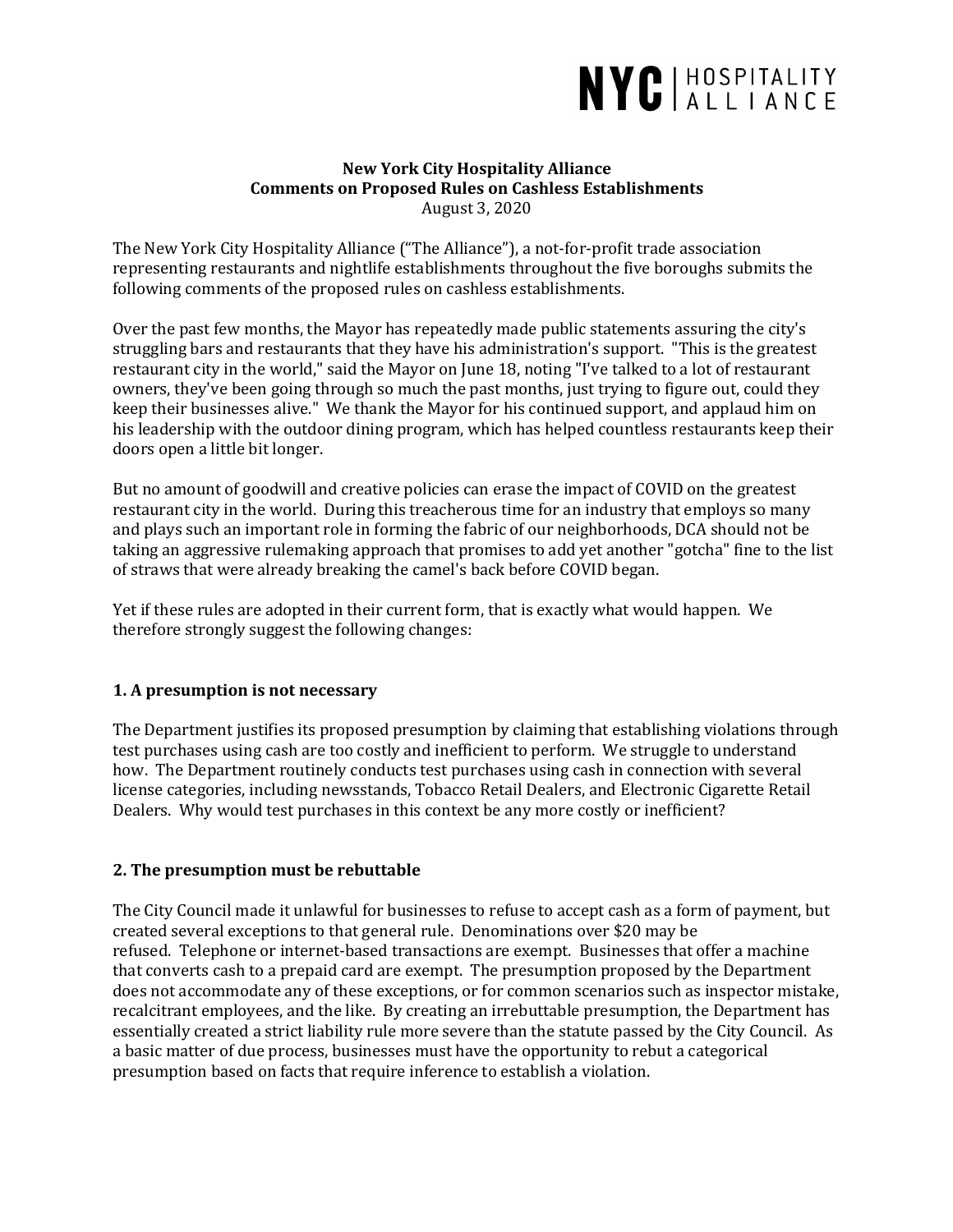# NYCIHOSPITALITY

#### **3.** The first violation should be a warning

This law will be one more of thousands regulating our City's small businesses. Small business owners should not be constantly tagged with "gotcha" fines for first-time violations that do not directly endanger public health, safety or welfare. The Department notes that no cure period is provided in the statute, but that minimizes what the City Council did in articulating the penalty. The Council set a *maximum* penalty but no minimum penalty. The Department therefore has all the authorization it needs to set a first time penalty as a warning letter, or a nominal fine. If the Department insists on the fine as currently proposed, that is the Department's anti-business decision, not the City Council's.

#### **4.** The Council did not authorize the Department to create a penalty for "violating the **presumptions"**

We are vexed by the Department's decision to propose an independent penalty schedule for violating the proposed presumptions. By the Department's own account, the presumptions are needed to *facilitate* the Department's enforcement of the *statute* passed by the Council. Dubious as it is that the Council authorized the Department to utilize presumptions, the Council *certainly* did not authorize the Department to create an independent violation for such presumptions. The Department is conflating an evidentiary rule of convenience with an independent violation.

Moreover, this is a clear case of double dipping. In what factual scenario would a business be found in violation of the statute but not the rule? Conversely, if there is a factual scenario where a business is found in violation of the rule and not the statute, that raises doubts as to the rule's validity. 

We look forward to answering any questions and appreciate your consideration of our comments regarding this proposed rule. Please contact executive director Andrew Rigie at  $arigie@thenycalliance.org$  for more information.

Respectfully submitted,

NYC Hospitality Alliance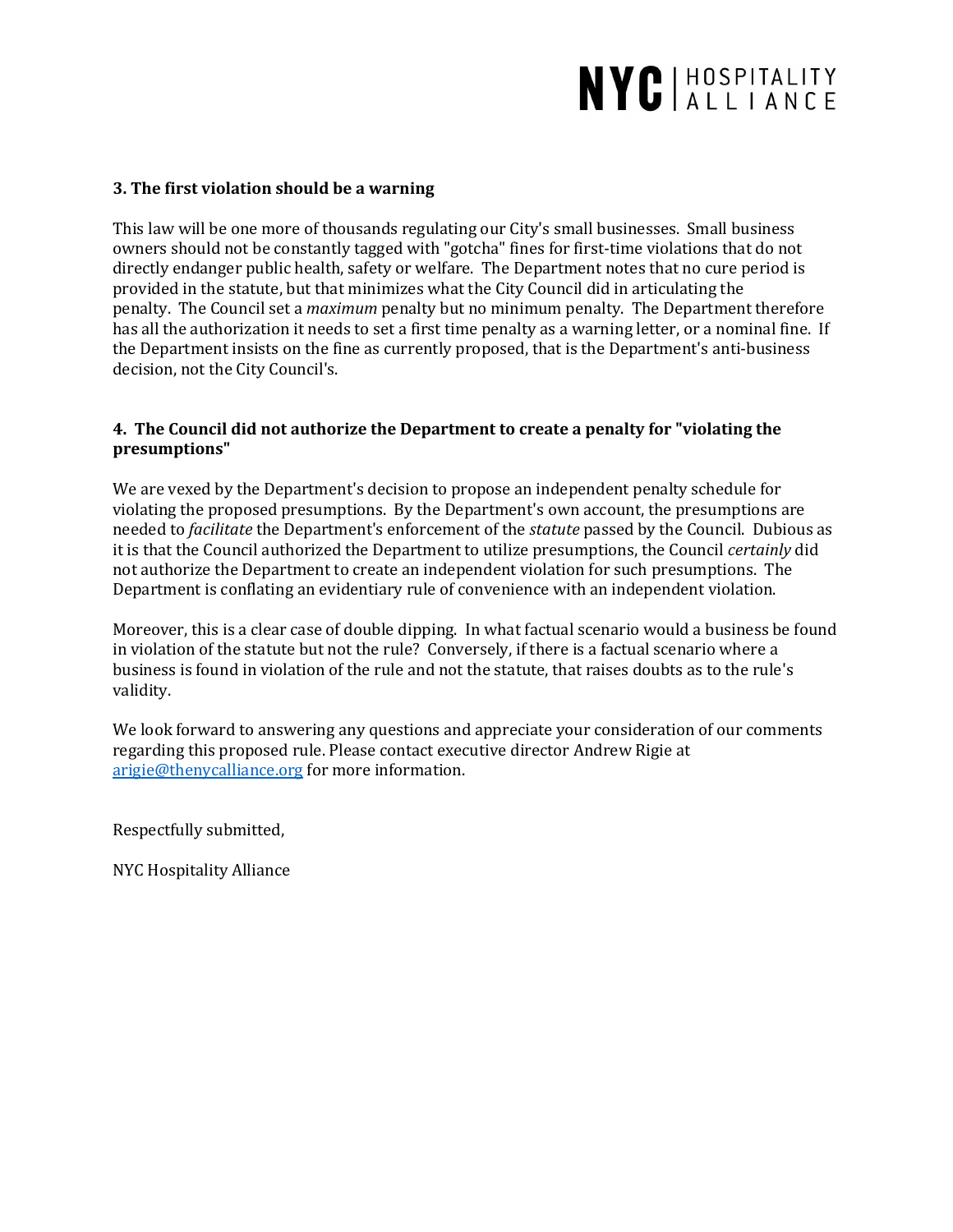

**Stuart Appelbaum,** *President* **Jack C. Wurm, Jr.,** *Secretary-Treasurer* **Joseph Dorismond,** *Recorder*

#### **New York City Department of Consumer Affairs Testimony regarding new rules to implement Local Law 34 of 2020, which prohibits food stores and retail establishments from refusing to accept payment in cash August 3 rd, 2020**

My name is Josh Kellermann and I am the Director of Public Policy for the Retail, Wholesale and Department Store Union, RWDSU. We represent approximately 100,000 workers, including workers in retail and grocery stores, where thousands of cashiers work every day. All of our union employers accept cash.

I want to thank DCA for its leadership on this issue. Amid the COVID-19 pandemic it can seem that these regulations are ancillary to the task at hand. I want to highlight that particularly in a moment of high unemployment and economic decline, more and more people, particularly people of color, will be unbanked or underbanked. These communities need access to basic goods and services that people with debit and credit cards take for granted. There is no better time than now to finalize the regulations that ensure the ban on cashless businesses has teeth.

I'd also like to note that the safe handling of cash is of utmost importance. We suggest the city work closely with the state and the CDC to ensure that there are clear standards that are conspicuously posted in workplaces demonstrating the safe handling of cash.

These regulations do two primary things:

- Create a presumption that a business is in violation of the law if it displays a sign representing that it does not accept payment in cash from consumers, or if an employee or agent of such food store or retail establishment represents that it does not accept cash, or if it has a sign saying that it charges higher prices for cash transactions.
- Create a penalty schedule.

The two parts of the proposed regulations are essential because they create clear standards for businesses to follow, create a clear penalty structure, and ultimately facilitate enforcement of the ban on cashless businesses. A law is only as good as its enforceability and this will tighten up the enforcement regime.

It is hard to overstate the value of this law and its attendant regulations:

- Communities of color, low-income, disabled, and other marginalized households go unbanked at rates far higher than the national average. Close to 17% of Black households and 14% of Latinx households are unbanked, compared to an average of 6.5% nationally and an average of white households of only 3%.
- About one in five households have no credit, making it difficult for these households to access credit cards.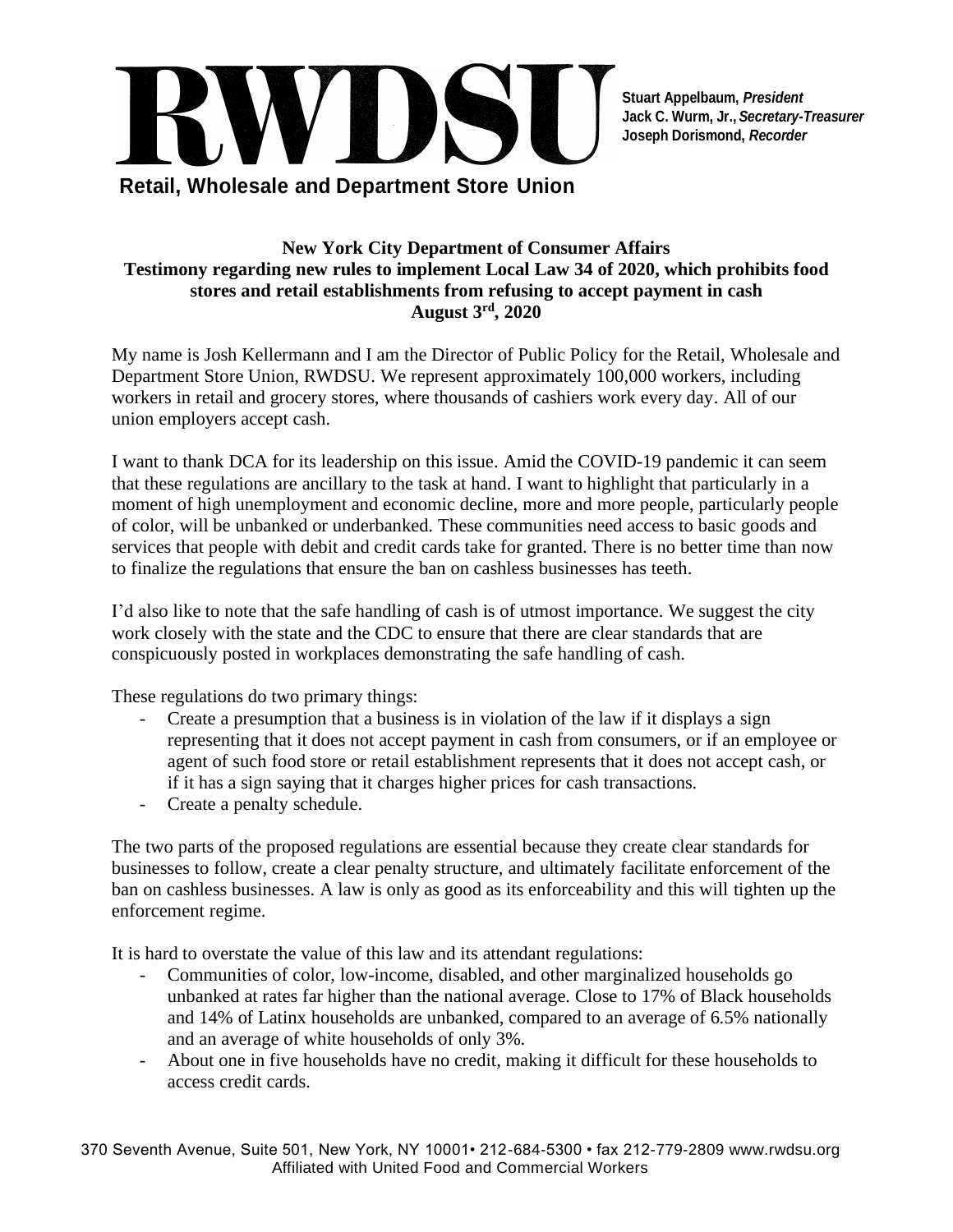- Many people of color in NYC can't even find a bank branch near them. Data shows that in NYC neighborhoods of color, there is just one bank branch, on average, for every 10,000 residents, compared to 3.24 branches for every 10,000 residents in all other NYC neighborhoods.
- Amazon is one of the most notorious cashless businesses (although they have apparently changed this practice in NYC in response to the city law). Amazon, credit card companies, and cashless enterprises promote the cash-free economy but fail to address its financial burden and exclusion of low-income New Yorkers and communities of color. In fact, Amazon and other cashless institutions encourage a "FinTech Jim Crow" by restricting the places where people of color can shop, eat, and receive basic services. By refusing to serve loc-income New Yorkers and communities of color, establishments like Amazon carve out niches for gentrification through cash exclusion in an already unaffordable city.

Thank you for your work on these regulations and we look forward to their adoption.

Josh Kellermann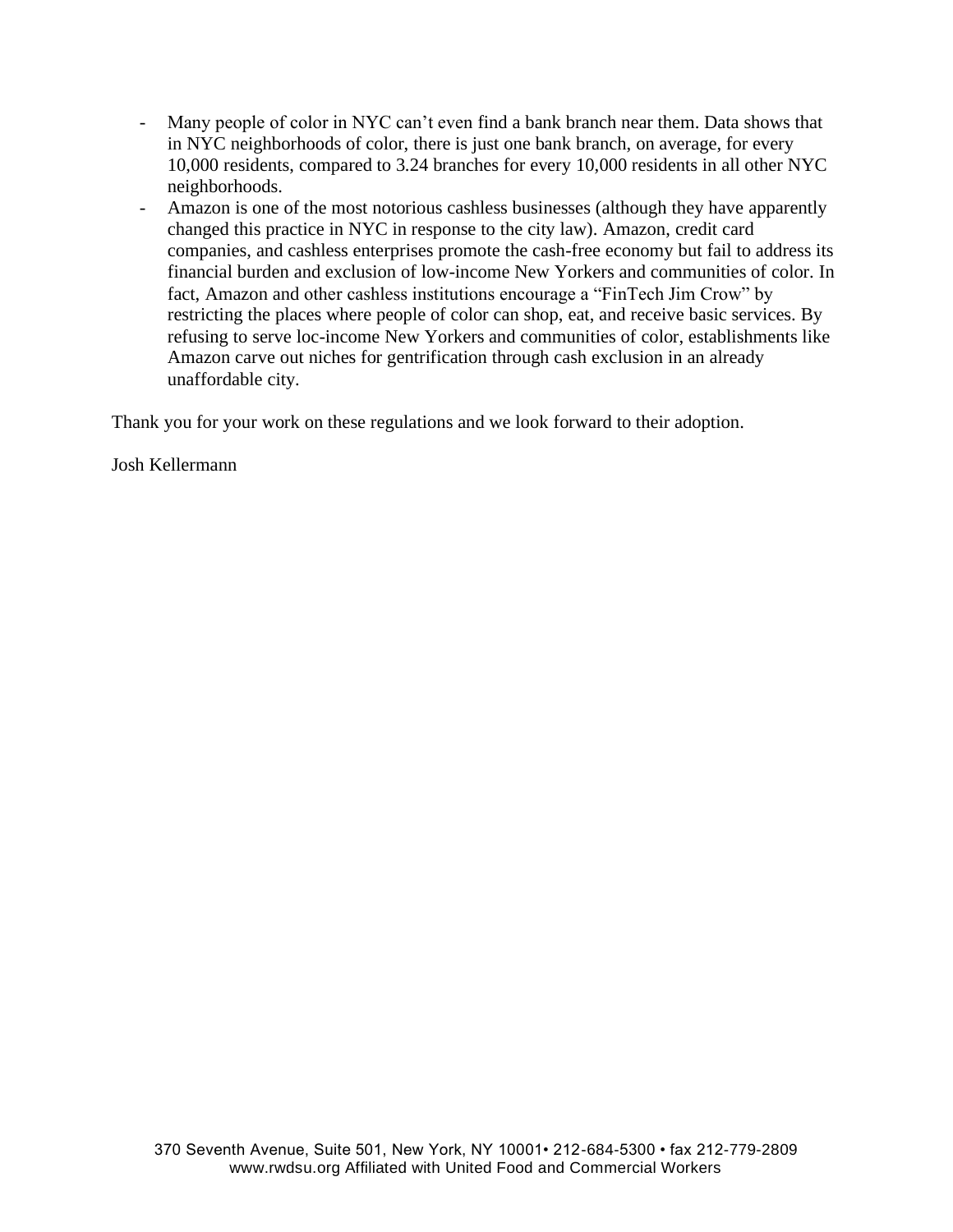# **Public Comment: Proposed Rules regarding the Prohibition of Cashless Establishments By: Alex DeWitt**

"The Department of Consumer Affairs ("DCA" or "Department") is proposing to add new rules to implement Local Law 34 of 2020 (LL34), which prohibits food stores and retail establishments from refusing to accept payment in cash and further prohibits food stores and retail establishments from charging a higher price to consumers who pay for commodities with cash, rather than through a cashless transaction. The intent of LL34 is to ensure that all New Yorkers, including those who are unbanked or underbanked, can make retail and food purchases using cash."

### **Introduction:**

Thank you for the opportunity to comment on this proposed law in New York. My name is Alex Dewitt. I am a City and Regional Planning program graduate candidate at Pratt Institute in Brooklyn (Fall 2020). Prohibition on cashless businesses has become a recent topic of discussion in the news cycle and among small business owners across the country. I believe that the city is taking the correct action with this law. Currently, cashless businesses are discriminatory, and I believe they should be prohibited, and violators should be penalized heavily. In the following comment I will provide support for this opinion and conclude with my thoughts on the future. Thank you for the time given to read my words.

### **The Facts:**

Cashless businesses are discriminatory on the basis of income, and subsequently race and ethnicity as these variables frequently overlap (NW et al., n.d.) (*Ethnic and Racial Minorities & Socioeconomic Status*, n.d.). This is because there are significant barriers to entry into the banking system. To acquire a debit or credit card in the U.S, it is necessary to provide legal identification, and a social security number. Those members of the population that do not have access to a bank account can no longer participate in a cashless economy.

Persons that do not have access to a bank account are considered "unbanked" and as of 2017, make up about 6.5 percent of households in the U.S or roughly 8.4 million people. An additional 18.7 percent of U.S households or roughly 24.7 million people are considered "underbanked" meaning that they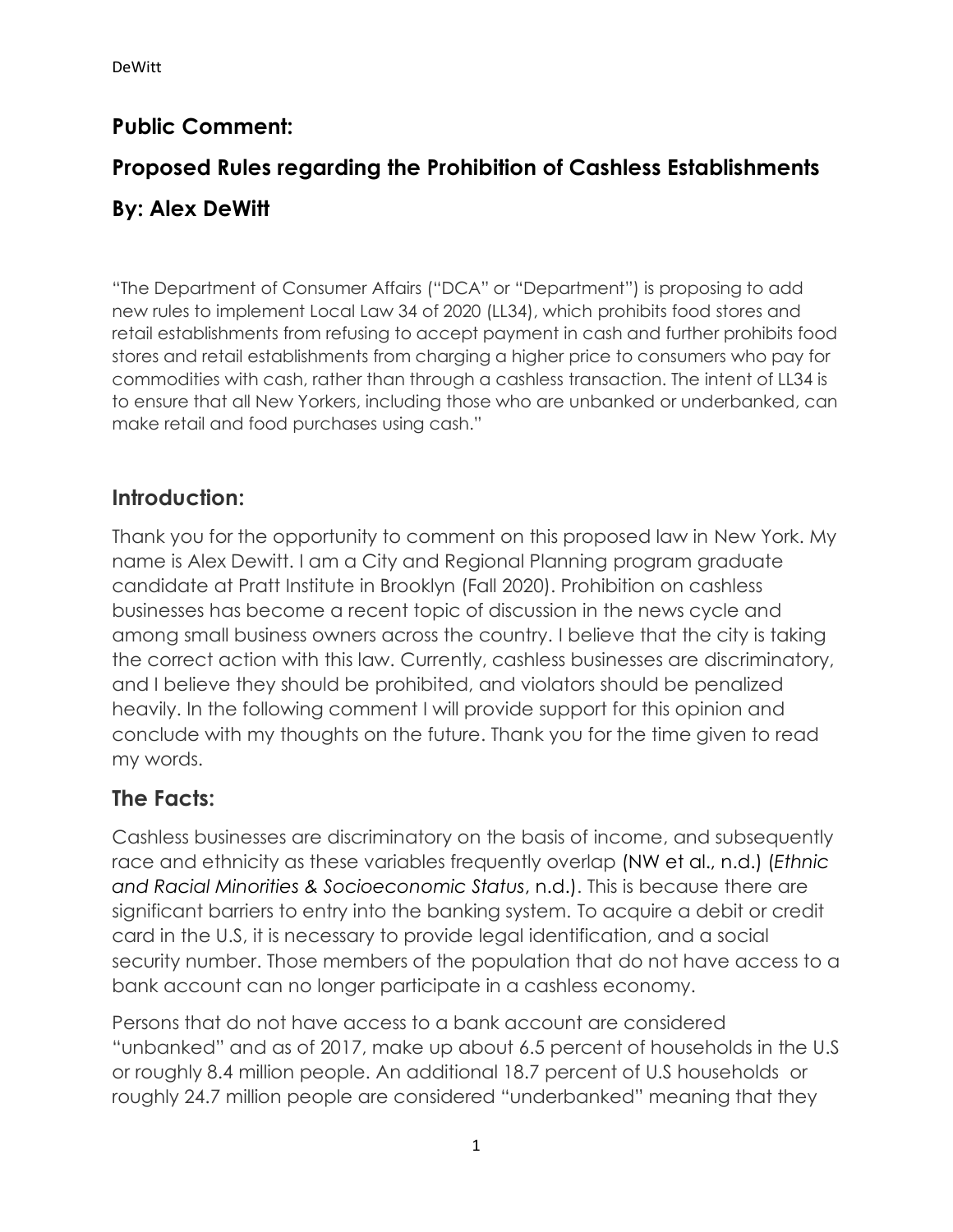"had a checking or savings account but also obtained financial products and services outside of the banking system"(*FDIC: 2017 FDIC National Survey of Unbanked and Underbanked Households*, n.d.).

In a 2019 Consumer Diary conducted by the Federal Reserve Bank of San Francisco, it was found that:



## 2018 Payment Instrument Use by Merchant Type

*Figure 1 source: https://www.frbsf.org/cash/publications/fed-notes/2019/june/2019-findings-from-the-diary-of-consumerpayment-choice/*

"While participants used cash at a range of merchant types, the total number of transactions varied dramatically by merchant category. The largest share of payments take place for food and personal care supplies, where consumers make an average of 16 payments each month. Within this merchant category, participants used cash and debit cards most often and to an equal degree, 34 percent each, accounting for approximately five payments per person per month. Because the 16 purchases consumers made in a month for food and personal care supplies is more than double the purchases they made for general merchandise, cash use on food and personal care expenditures is a key component of overall cash usage "

In addition to this finding it is important to note that cash dominated in small transaction (49 percent of transaction of 10 dollars or less) and was most popular amongst those 25 and younger as wells as 55 and older (*2019 Findings from the Diary of Consumer Payment Choice*, n.d.).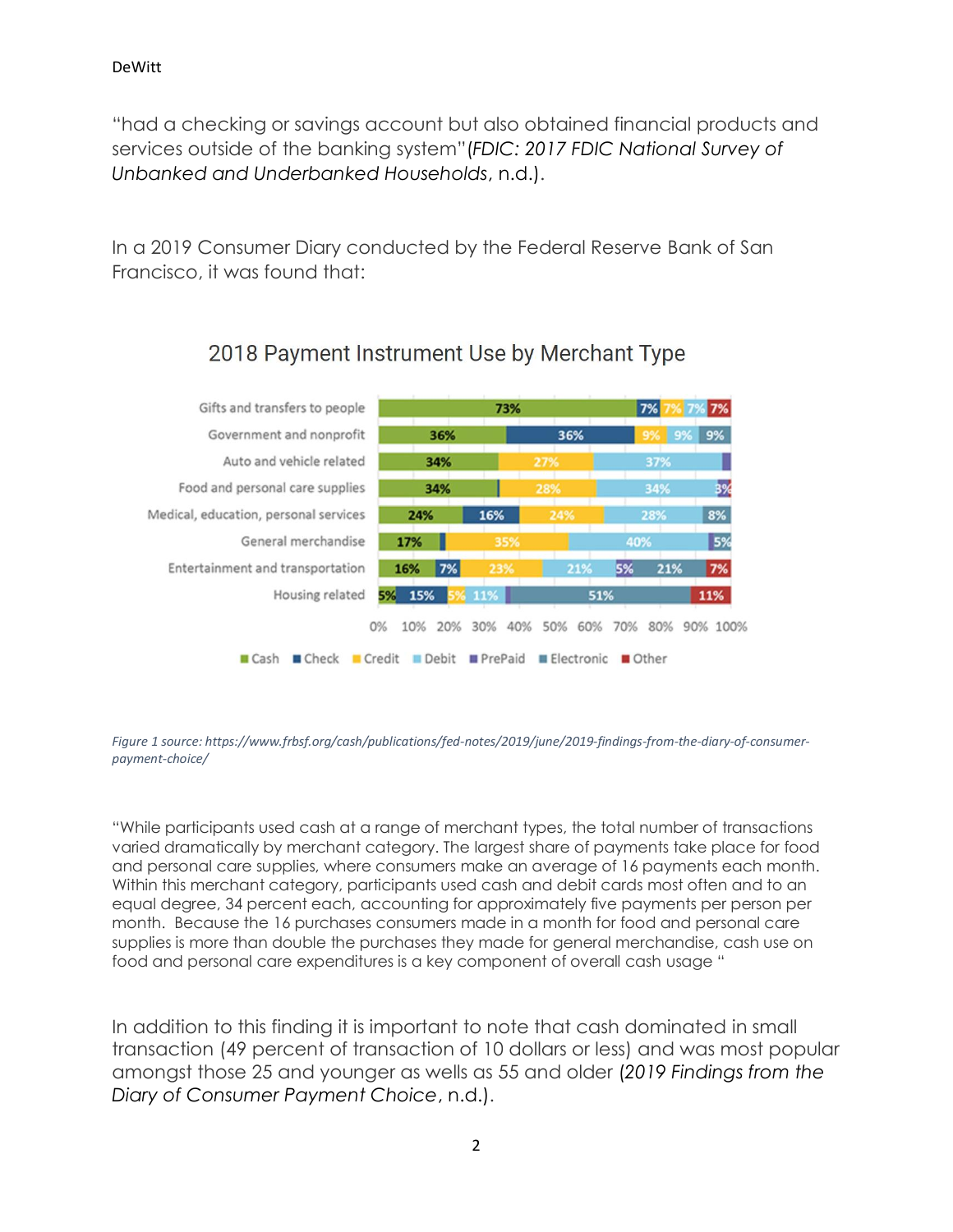# **Opinion:**

Now that we have an understand of who is using cash and who would be discriminated against if cashless businesses were to continue in the city and expand, I will interject my opinion on the facts. Personally, I do not buy the argument put forth by some businesses that any legislation prohibiting cashless businesses slows down technological progress because these laws as they are written do not prevent consumers from not using cash. No one is mandating the use of cash. The cashless economy very well could be the future as access to technology and financial institutions becomes more accessible. These laws are put in place so that all New Yorkers can take place in the economy and have access to necessities at all walks of life. I believe that these policies are a convenient way to mitigate risk from a business perspective by covertly banning undesirables from using their location. Its exclusion masquerading as convenience and progress which is not a new concept.

On a more pragmatic note, I think it would be silly to allow these businesses to disenfranchise such a large section of the economy, both in household percentage and given the fact that cash makes up such as large percentage of food and retail transaction. One of the government's jobs whether anyone reading this will admit it (and I will interject here that I hate that this is the reality) is facilitating the movement of capital. This law just makes sense from both an equity perspective (protecting those without access to banks) and from an economic perspective. This almost never happens and so I think it makes sense to prohibit these discriminatory business models.

# **Conclusion:**

I whole heartedly support this prohibition and hope to see it enforced regularly because not only is it discriminatory which is enough to warrant the law but it is also foolish and dishonest. Progress will continue regardless of the law decided upon here. This will not take us a step back, it will only take us a step towards a more just and fair society.

Lastly, I will end with an anecdote to remind all of us to stay humble. My first year living in New York, I lost my wallet in an uber. This had all my identification, debit and credit cards inside and suddenly I was unbanked. It can and probably will happen to any one of us. As I wondered around the Lower East Side, I came to a small business selling drinks and small foodstuffs, I waited in line and ordered and was told that they did not take cash. It was embarrassing but also frightful as I realized that although I was thirsty, hungry and had adequate legal tender I was denied access to a fair transaction. As a side note, many businesses require purchase of something to even use the restroom and so I was denied access to necessities in the blink of an eye. It could have been anyone of us and that's not right.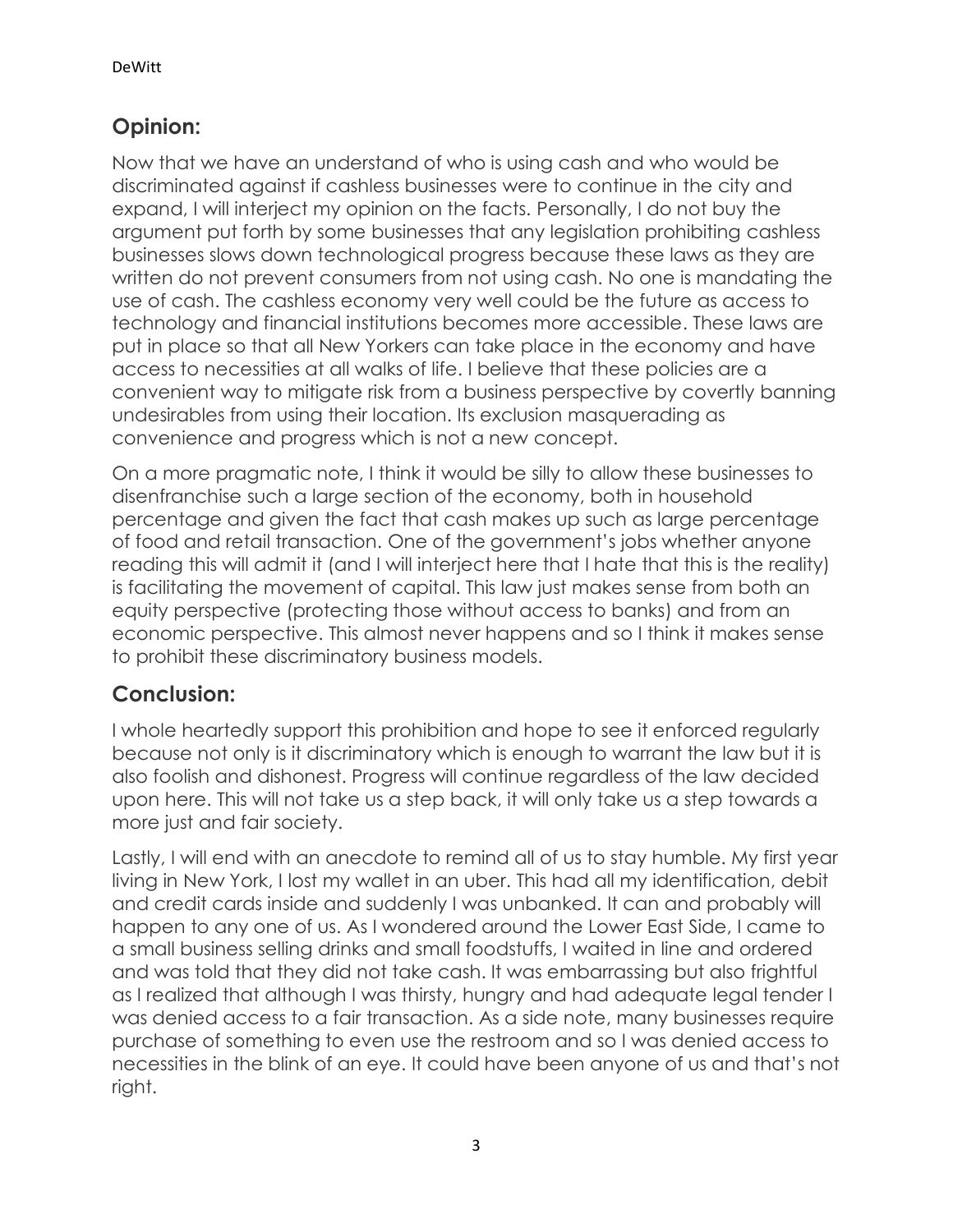#### **Sources:**

*2019 Findings from the Diary of Consumer Payment Choice*. (n.d.).

Federal Reserve Bank of San Francisco. Retrieved July 29, 2020,

from https://www.frbsf.org/cash/publications/fed-

notes/2019/june/2019-findings-from-the-diary-of-consumer-

payment-choice/

*Ethnic and Racial Minorities & Socioeconomic Status*. (n.d.).

Https://Www.Apa.Org. Retrieved July 29, 2020, from

https://www.apa.org/pi/ses/resources/publications/minorities

*FDIC: 2017 FDIC National Survey of Unbanked and Underbanked Households*. (n.d.). Retrieved July 29, 2020, from https://www.fdic.gov/householdsurvey/

NW, 1615 L. St, Suite 800Washington, & Inquiries, D. 20036USA202-419- 4300 | M.-857-8562 | F.-419-4372 | M. (n.d.). Racial and ethnic income inequality in America: 5 key findings. *Pew Research Center*. Retrieved July 29, 2020, from https://www.pewresearch.org/fact-tank/2018/07/12/keyfindings-on-the-rise-in-income-inequality-within-americas-racialand-ethnic-groups/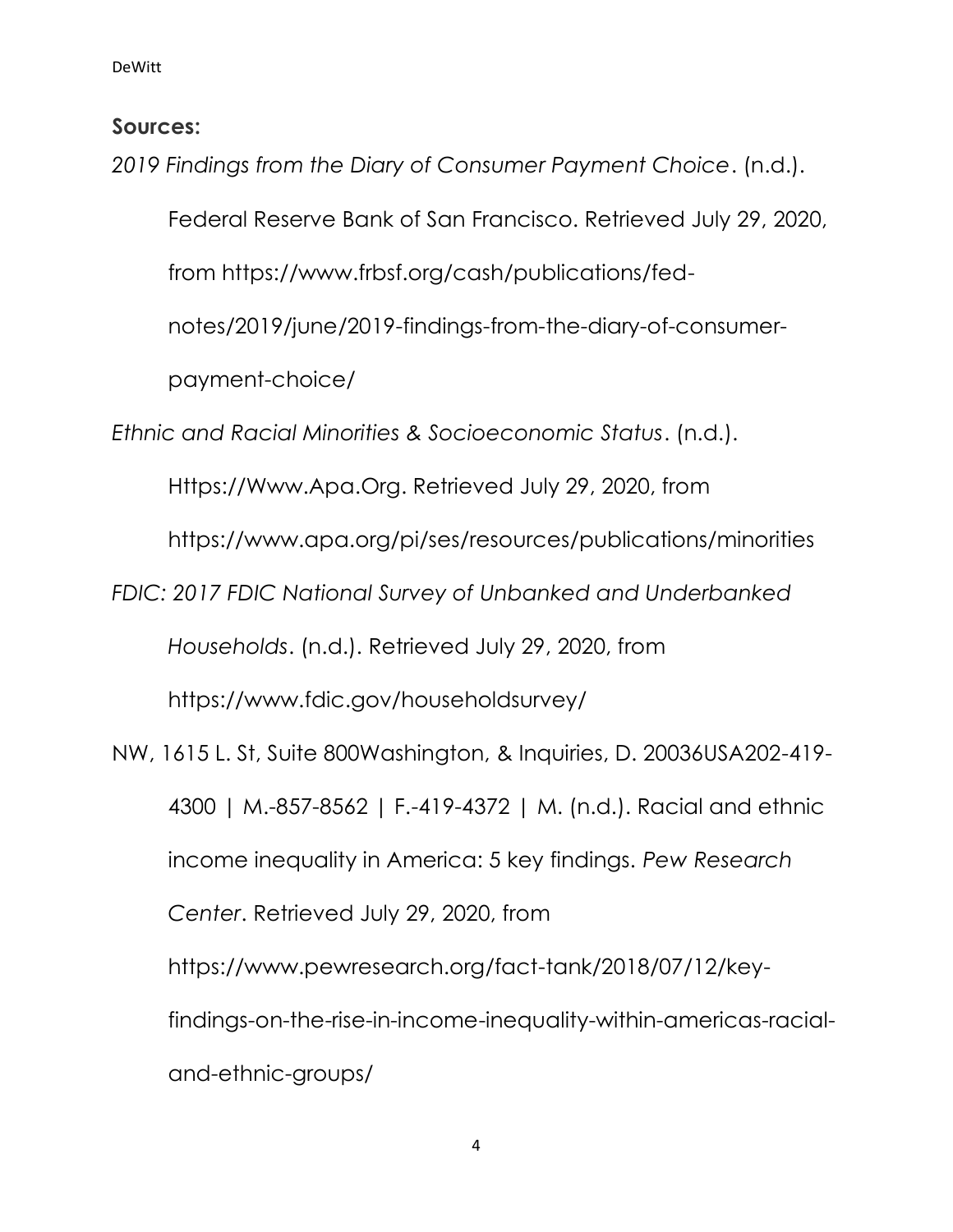DeWitt